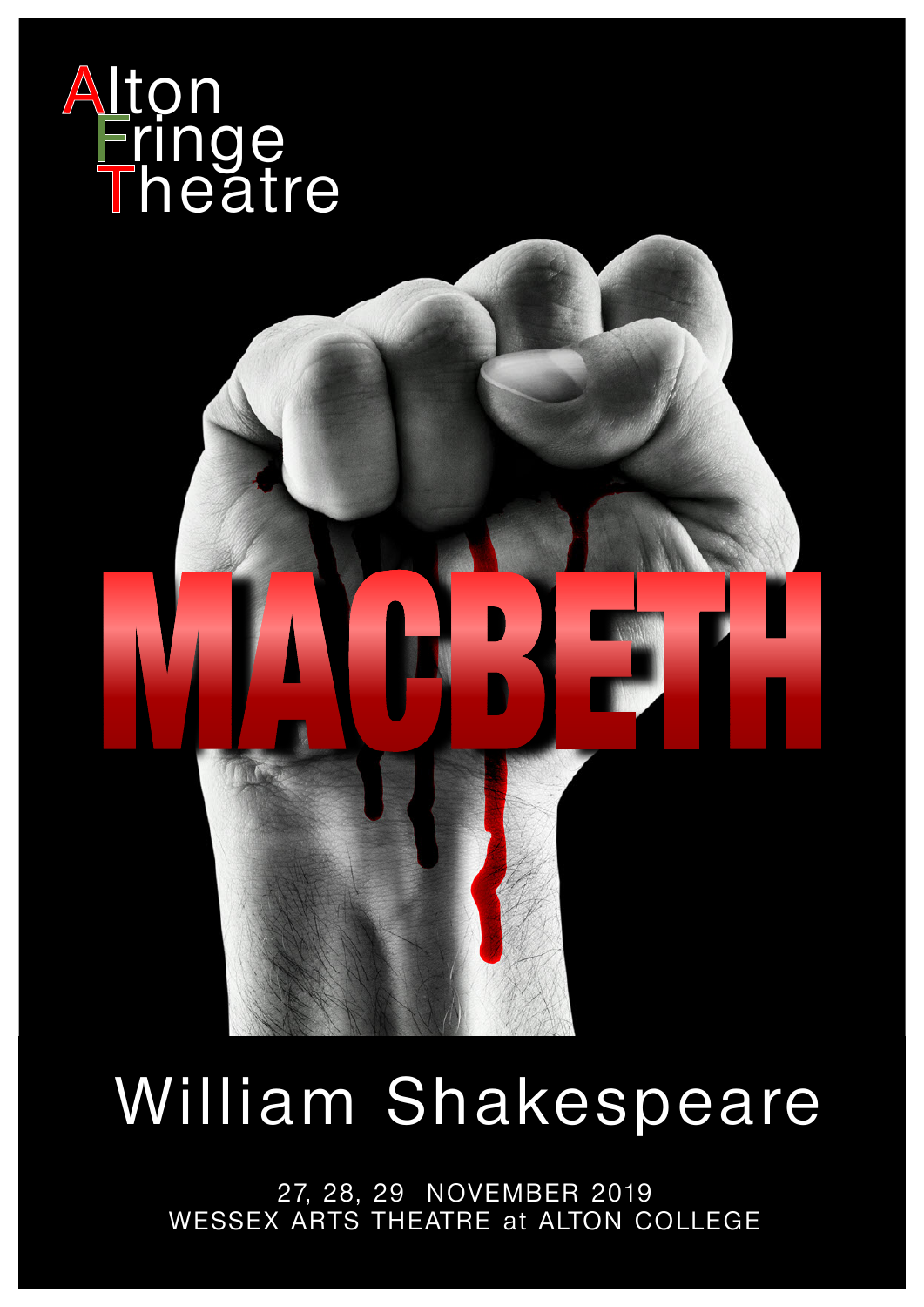## **CAST**

1st Witch **Louise Moore 2nd Witch** Lisa Felix **3rd Witch** Alison Ledesma **Macbeth** Tim Guilding **Lady Macbeth** Jane Gray **King Duncan** Douglas Brown His sons: **Malcolm** Rowan Kester Mason **Donalbain** Chris Page-Tickell **Macduff** Joe de Peyrecave **Lady Macduff** Jane Samways **Their Son** William Twining **Banquo** Simon Brencher His son: **Fleance** Chris Page-Tickell

Thanes:

 **Lennox** Michael Biddiss **Ross** Rod Sharp  **Angus** David Waltham-Hier **Captain** Stephen Dunne **Seyton** Douglas Brown **Porter** Ian Dussek 1st murderer Stephen Dunne **2nd murderer** David Waltham-Hier **Doctor** Penny Cushing **Gentlewoman** Jane Samways **A Lord** Rowan Kester Mason **Messengers** Jane Samways Chris Page-Tickell

## **PRODUCTION TEAM**

| <b>Director</b>           | Chris Chappell | Graphics              | James Willis    |
|---------------------------|----------------|-----------------------|-----------------|
| <b>Assistant Director</b> | Alison Ledesma | Costume               | Sue Hubbard     |
| <b>Screen images</b>      | Chris Lang     |                       | Jackie Epps     |
| Choreography              | Anna Lang      | <b>Front of House</b> | Lesley Willis   |
| Technician                | Mark Smith     | <b>Text editor</b>    | Michael Biddiss |
| <b>Publicity</b>          | Steve Gerlach  | <b>Fight Director</b> | Tim Guilding    |
| Venue organiser           | Cath Gerlach   |                       |                 |

# **ACKNOWLEDGEMENTS**

| <b>Venues</b><br><b>Box Office</b> | Amery Hill School<br><b>Wessex Arts Centre</b>                                         | <b>Stage set</b>       | The Vintage Cupboard<br>Alton Operatic<br>& Dramatic Soc. |
|------------------------------------|----------------------------------------------------------------------------------------|------------------------|-----------------------------------------------------------|
| Photographs<br><b>Wardrobe</b>     | <b>Wildly Upbeat Printers</b><br>Ian Dumelow<br><b>Bath Theatrical</b><br>Costume Hire | Sound props<br>Make up | Barbara Rayner<br>Judy Holdstock                          |

*Action takes place almost wholly in Scotland.*

*There will be one interval.*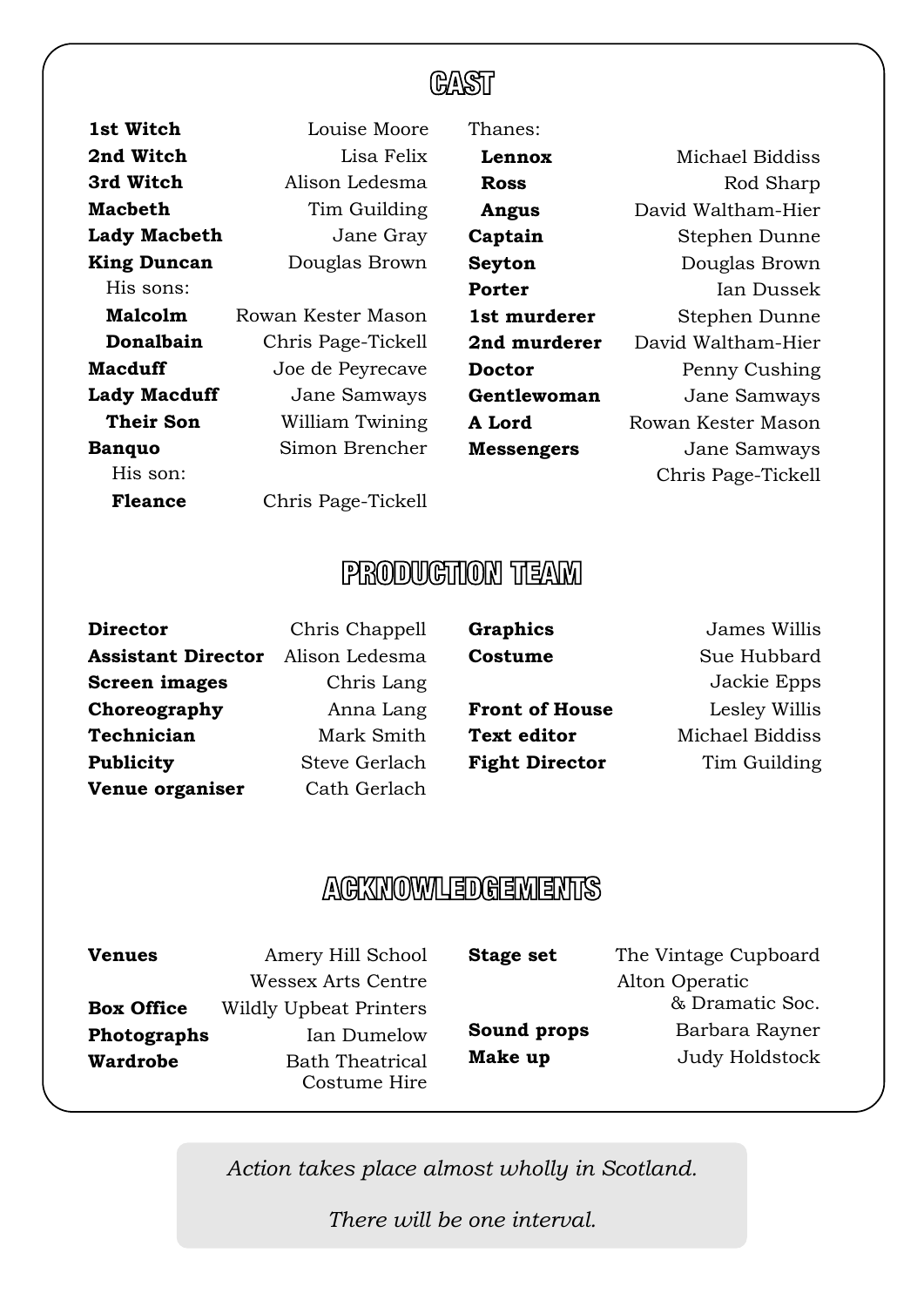### **THE CONTEXT**

*Macbeth* was first performed in 1606, by the company of actors known as The King's Men that had Shakespeare as its leading playwright and a new monarch as its patron. It appeared three years after James VI of Scotland had also succeeded (as James I) to the English throne, and it followed even more immediately upon the Gunpowder Plot of 1605. This was the context within which our greatest dramatist penned a fast-moving play that highlighted such topical issues as treason, ambition, and revenge. To all of these he added the spice of Witches, whether as the controllers or as the mere agents of the fate that so rapidly overtakes Macbeth, once the acclaimed herowarrior. Not least, through Lady Macbeth the playwright created here one of his most striking female characterizations. It would surely have pleased the King to witness a drama where the regicidal murderousness of this pair (spurred on by the sort of "weird sisters" he had himself studied and persecuted) stood so clearly condemned, and where his belief in the legitimacy of his own descent from an ancient and true line of royalty was so dramatically endorsed.

*Michael Biddiss*

#### **THE SOURCES**

There really was a King Macbeth who ruled Scotland from 1040 to 1057. Shakespeare relied principally on Raphael Holinshed's *Chronicles* of 1587, which characterized the era as one of "violent deeds and haunting remorse". This work supplied the playwright with much of the structure of his plot, and even with some verbatim quotations. He was also influenced by other sources, but most scholars agree that Shakespeare was inspired by the ancient classics. Here, above all, was Seneca's version of *Medea* which seems to have influenced the playwright's particularly vivid portrayal of Lady Macbeth.

*Chris Chappell*

#### **THE WITCHES**

James VI holds the ignominious distinction of being the only monarch to have participated directly in witchhunting. During a reign that began in 1567, Scotland witnessed more of such persecution than its southern neighbour and, unlike in most of Europe, the Jacobean state actively promoted prosecutions. James's participation may even have involved his presence at the torture of accused witches, which would have had a profound effect on the conduct<br>of their trials. He is known to have He is known to have ordered the defendants to stage dramatic re-creations of their witches' reunions, transforming such trials into macabre theatre for his own consumption. This produced a new image of witches, and a trend towards their depiction on stage that is most famously exemplified in Shakespeare's work.

After James's move to England, Scottish authorities sought to restrict the number of prosecutions. However, lack of adequately trained judges meant that witch-hunting continued unimpeded in rural areas for many years. It is estimated that, in the course of the monarch's long Scottish reign, there were between 1,500 and 3,000 witchcraft executions.

*William Epps*



**SYNOPSIS**

Macbeth, Thane of Glamis, returns to Scotland the victorious hero from a battle against the Norwegians. But a chance meeting with the 'three weird sisters' sets him on a path of murder.

We follow him as he descends into a self-inflicted path to hell, mentally and physically wrought by his own crimes. But compelled to continue in order to achieve, for himself and his wife: '*the greatness promised thee*'.